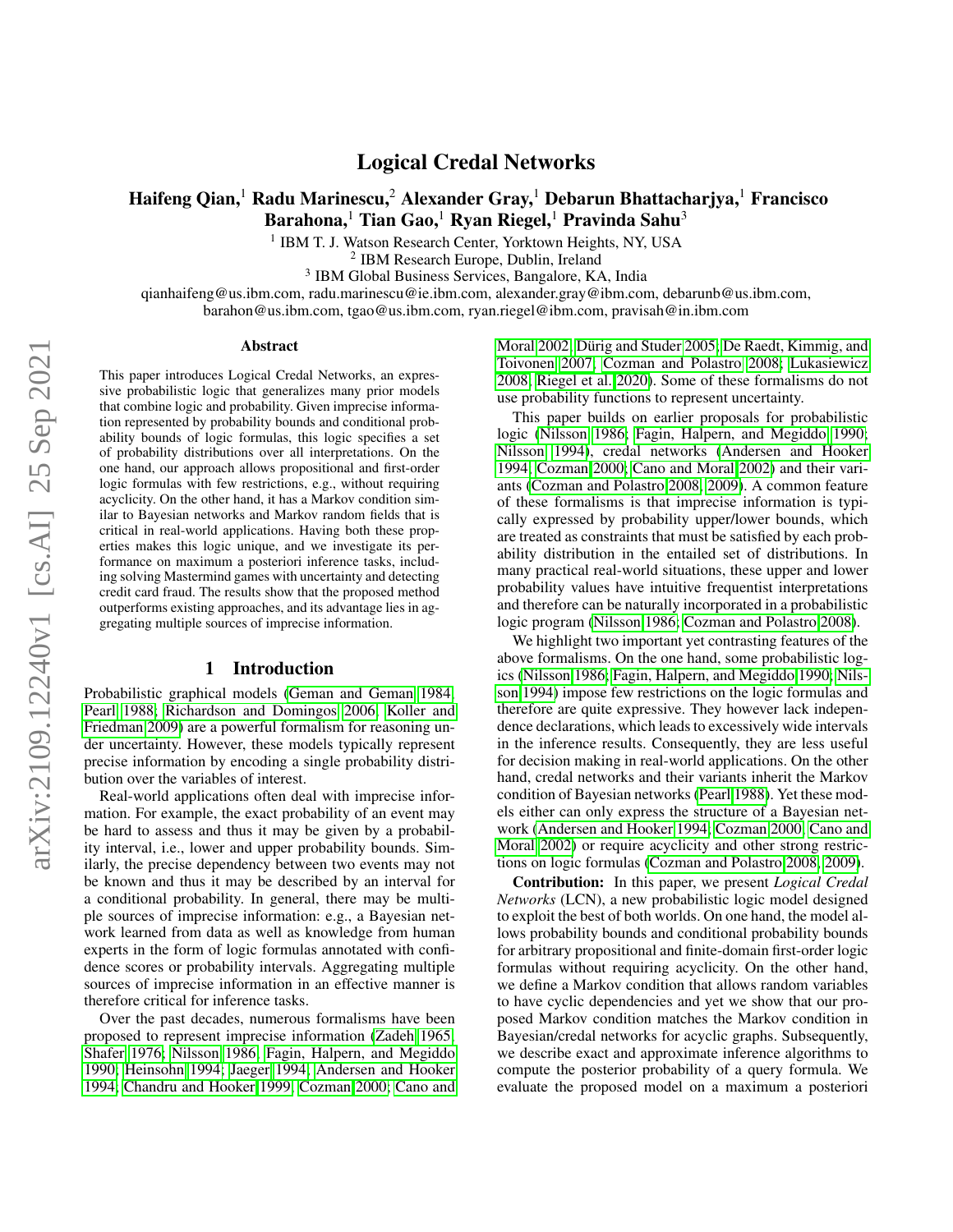(MAP) inference task using benchmark problems derived from Mastermind games with uncertainty and a realistic credit card fraud detection application. Our experimental results are quite promising and show that the proposed method outperforms existing approaches. In particular, they highlight the ability of LCNs to aggregate multiple sources of imprecise information in an effective manner.

## 2 Background

## <span id="page-1-5"></span>2.1 Bayesian and Credal Networks

A *Bayesian network* (BN) [\(Pearl 1988\)](#page-7-1) is defined by a tuple  $\langle \mathbf{X}, \mathbf{D}, \mathbf{P}, G \rangle$ , where  $\mathbf{X} = \{X_1, \dots, X_n\}$  is a set of variables over multi-valued domains  $\mathbf{D} = \{D_1, \ldots, D_n\},\$  $G$  is a directed acyclic graph (DAG) over  $X$  as nodes, and  $\mathbf{P} = \{P_i\}$  where  $P_i = P(X_i | pa(X_i))$  are *conditional probability tables* (CPTs) associated with each variable  $X_i$ and  $pa(X_i)$  are the parents of  $X_i$  in G. The *Markov condition* in BNs states that each node is independent of its nondescendants given its parents. Consequently, the joint probability distribution  $P(\mathbf{X})$  is  $\prod_{i=1}^{n} P(X_i | pa(X_i)).$ 

Bayesian networks are typically formulated and learned using a combination of expert opinion and tabular data. Prior work has also studied other forms of knowledge to construct Bayesian networks, besides structural information and point estimates of conditional probabilities. For instance, there is a line of research on exploiting qualitative information to learn the parameters of a Bayesian network [\(Wellman 1990;](#page-7-21) [Druzdzel and van der Gaag 1995;](#page-7-22) [Wittig and Jameson 2000\)](#page-7-23).

Credal networks [\(Andersen and Hooker 1994;](#page-7-10) [Cozman](#page-7-12) [2000;](#page-7-12) [Cano and Moral 2002\)](#page-7-13) extend Bayesian networks to deal with imprecise probabilities. A credal set is a set of probability distributions. A *credal network* (CN) is defined by a pair  $(G, K)$ , where G is a DAG over discrete variables  $\hat{\mathbf{X}}$  and  $\mathbb{K}$  is a set of conditional credal sets  $K(X_i|pa(X_i))$ each one associated with a variable  $X_i \in \mathbf{X}$  and its parents  $pa(X_i)$  in G. We consider *separately specified* credal networks where each variable  $X_i$  and each configuration  $\pi_{ik}$  of  $pa(X_i)$  has a conditional credal set  $K(X_i|pa(X_i) = \pi_{ik})$ which is specified separately from all others.

The following Markov condition for credal networks implies that two variables  $X$  and  $Y$  are independent iff the vertices of the credal set  $K(X, Y)$  factorize, i.e., each distribution  $P(X, Y)$  that is a vertex of the set  $K(X, Y)$  satisfies  $P(X, Y) = P(X) \cdot P(Y)$  for all values of X and Y (and likewise for conditional independence). Similar to how Bayesian networks specify a joint probability distribution over variables X, credal networks can be used to specify a set of joint probability distributions over X. The largest extension of a credal network that complies with the Markov condition above is called the *strong extension* of the network:  $\{\prod_{i=1}^n P(x_i|pa(X_i)) : P(X_i|pa(X_i)) \in$  $K(X_i|pa(X_i))$ } [\(Cozman 2000\)](#page-7-12).

A common representation of credal sets which we also assume in this paper are probability intervals.

### 2.2 Propositional and First-Order Theories

In propositional logic, propositions can take only two values  ${True, False}$  and are denoted by lowercase letters such as x, y, and z. Propositional literals (i.e.,  $x, \neg x$ ) stand for x being True or x being False. In first-order logic (FOL), a *term* is a variable, a constant, or a function applied to terms. An *atom* (or atomic formula) is either a proposition or a predicate  $p(t_1, \ldots, t_n)$  of arity *n* where the  $t_i$  are terms. A *formula* (either propositional or FOL) is built out of atoms using universal and existential quantifiers (for FOL) and the usual logical connectives  $\neg$ ,  $\vee$ ,  $\wedge$  and  $\rightarrow$ , respectively.

### <span id="page-1-4"></span>2.3 Probabilistic Logics

Syntactically, a probabilistic logic program is a set of logic formulas (either propositional or FOL), each one of them being annotated with a probability value [\(Nilsson 1986\)](#page-7-6). Let  $(q, \pi_q)$  be a pair such that q is a formula and  $\pi_q \in [0, 1]$ is the associated probability value. The semantics is the set of probability distributions over all interpretations such that  $P(q) = \pi_q^{-1}$  $P(q) = \pi_q^{-1}$  $P(q) = \pi_q^{-1}$ . Point values  $\pi_q$  can be easily replaced by intervals. Each inference is a pair of optimization problems to compute the upper and lower bounds of the probability of interest. The logic in [Fagin, Halpern, and Megiddo](#page-7-7) [\(1990\)](#page-7-7) is more general, and for example can represent bounds of conditional probabilities which are important in real-world tasks [\(Nilsson 1994\)](#page-7-19).

A major weakness of these probabilistic logics is the lack of a Markov condition: there are no independence relations that are implied in a probabilistic logic program. Consider, for example, the following simple logic program:

$$
0.3 \le P(x) \le 0.7 \tag{1}
$$

<span id="page-1-3"></span><span id="page-1-2"></span>
$$
0.3 \le P(y) \le 0.7\tag{2}
$$

where  $x, y$  are atomic formulas. Following [Nilsson](#page-7-6) [\(1986\)](#page-7-6), computing the bounds on  $P(x \oplus y)^2$  $P(x \oplus y)^2$  results in the interval [0, 1]. Indeed, there exists a joint distribution over  $x, y$ such that [\(1\)](#page-1-2) and [\(2\)](#page-1-3) are satisfied and that  $x \oplus y$  is always false, and there exists another such that  $x \oplus y$  is always true. The inference result of  $[0, 1]$ , however, is not informative for most purposes and often is not the intention when one writes down [\(1\)](#page-1-2)[\(2\)](#page-1-3) for an application. This example illustrates that due to the lack of a Markov condition, arbitrary dependence between variables is considered possible, which results in excessively wide intervals in inference results. More recent works on description logic [\(Heinsohn 1994;](#page-7-8) [Jaeger 1994;](#page-7-9) [Lukasiewicz 2008\)](#page-7-17) share the same weakness. A more practical approach in this case is to assume that  $x$  and  $y$  are independent of each other unless there is information saying otherwise. With independence assumption, computing bounds for  $P(x \oplus y)$  results in the interval [0.42, 0.58].

A straightforward way to allow for a Markov condition in a probabilistic logic program is to treat it as a credal network with probability intervals. Consider the following

<span id="page-1-0"></span><sup>&</sup>lt;sup>1</sup>Throughout this paper, we use  $P(q)$  as shorthand notation for  $P(q \text{ is True})$  and  $P(q \mid r)$  for  $P(q \text{ is True} \mid r \text{ is True}).$ 

<span id="page-1-1"></span> $2$ Symbol  $\oplus$  stands for XOR.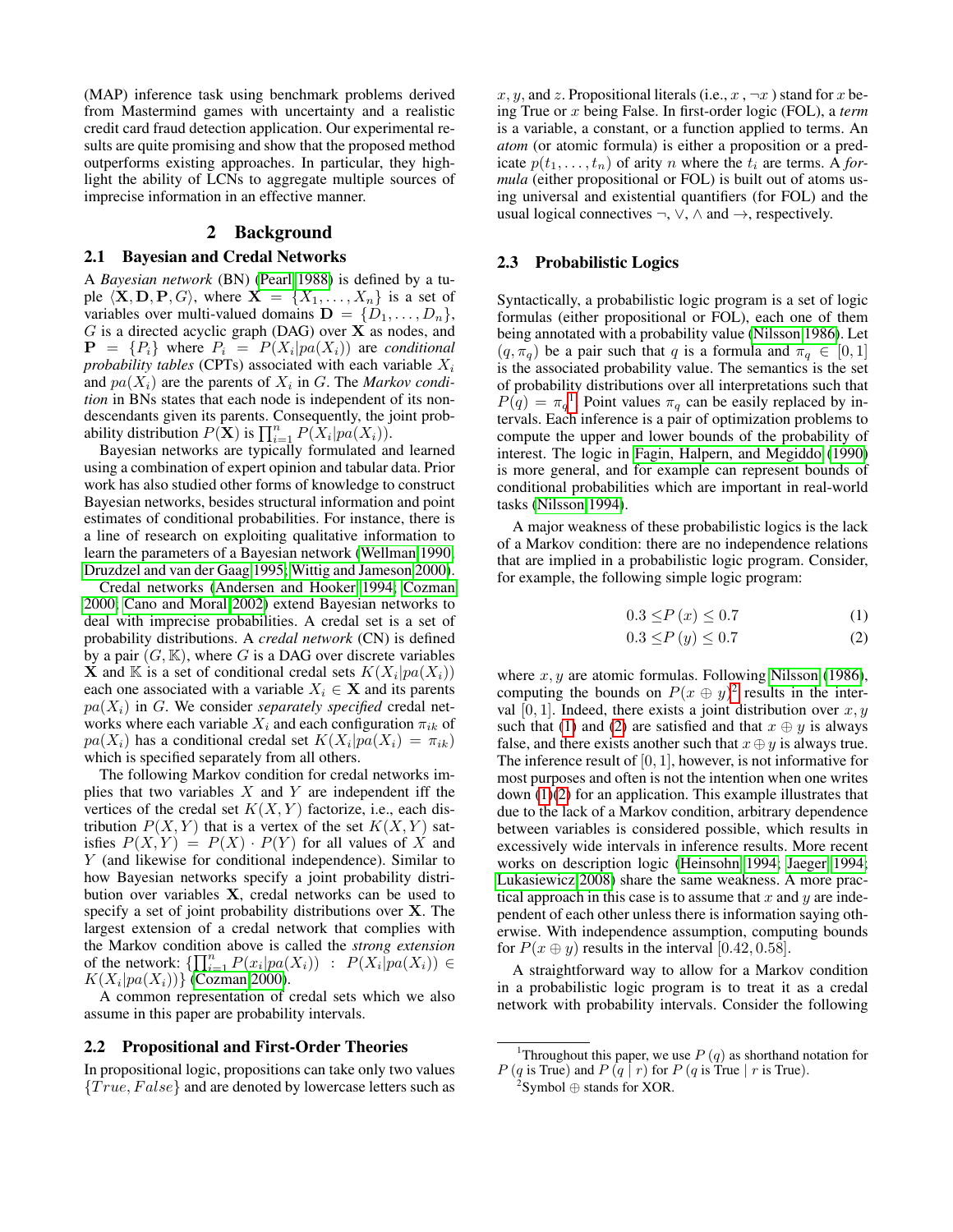probabilistic logic program / credal network:

$$
0.3 \le P\left(x\right) \le 0.7\tag{3}
$$

$$
0.1 \le P(y \mid x) \le 0.2 \tag{4}
$$

$$
0.6 \le P(y \mid \neg x) \le 0.7 \tag{5}
$$

$$
0.3 \le P(z \mid y) \le 0.4 \tag{6}
$$

$$
0.8 \le P\left(z \mid \neg y\right) \le 0.9\tag{7}
$$

where  $x, y, z$  are atomic formulas (i.e., binary variables). The Markov condition in this credal network is that  $z$  is independent of  $x$  given  $y$ , in mathematical terms:

$$
P(z | y) = P(z | y \wedge x)
$$
 (8)

$$
P(z \mid \neg y) = P(z \mid \neg y \land x) \tag{9}
$$

which is the network's strong extension [\(Cozman 2000\)](#page-7-12).

Clearly, the credal network above represents the set of probability distributions over all interpretations such that constraints [\(3](#page-2-0)[–9\)](#page-2-1) are satisfied. However, this representation comes with several restrictions: (1) the only non-atomic logic formulas allowed are AND over atomic formulas and negation of atomic formulas; (2) there must not be cyclic dependencies among atomic formulas; (3) an atomic formula must be specified by either a marginal probability interval or by a set of conditional probability intervals, and not both; (4) the conditions in the conditional probabilities must enumerate all possible interpretations of the parent variables – we will refer to the last two requirements as the *uniqueassessment assumption*. In practice, there is often knowledge that cannot be expressed by a simple AND, and there are often multiple sources of information that, when aggregated, break the acyclicity or unique-assessment requirements. More recently, [Cozman and Polastro](#page-7-16) [\(2008,](#page-7-16) [2009\)](#page-7-20) relax some of the restrictions above and allow for example to specify a conditional probability interval for  $P(q | r)$ , where  $r$  can be an arbitrary logic formula but  $q$  is an atom.

### 3 Logical Credal Networks

In this section, we introduce a new probabilistic logic called a *Logical Credal Network* (LCN), that is designed to have the best of both worlds, namely as few restrictions as possible on logic formulas when specifying probability bounds and a set of implied independence relations that are similar to the Markov condition in Bayesian and credal networks.

#### 3.1 Syntax

Syntactically, an LCN is specified by a set of *probabilityassessment sentences* in one of the following two forms:

$$
l_q \le P(q) \le u_q \tag{10}
$$

$$
l_{q|r} \le P(q|r) \le u_{q|r} \tag{11}
$$

where  $q$  and  $r$  can be arbitrary propositional and finitedomain first-order logic formulas and  $0 \leq l_q \leq u_q \leq 1$ ,  $0 \leq l_{q|r} \leq u_{q|r} \leq 1$ . Each sentence is further associated with a Boolean label  $\tau \in \{True, False\}$ , which indicates whether formula  $q$  implies graphical dependence and will be explained in the next section.

<span id="page-2-9"></span><span id="page-2-8"></span><span id="page-2-7"></span><span id="page-2-5"></span><span id="page-2-0"></span>

<span id="page-2-6"></span><span id="page-2-1"></span>Figure 1: Stamps of sentences in LCNs: (a) A sentence (10) with  $\tau = True$ ; (b) A sentence (11) where q is an atomic formula; (c) A sentence (11) where  $q$  is a non-atomic formula and  $\tau = True$ ; (d) A sentence (11) where q is a nonatomic formula and  $\tau = False$ . Atomic nodes are shaded.

#### 3.2 Semantics

An LCN represents the set of all its models. A model<sup>[3](#page-2-2)</sup> of an LCN is a probability distribution over all interpretations such that it satisfies a set of constraints given explicitly by  $(10)$ – $(11)$  and a set of independence constraints which are implied by the LCN. The latter are similar to the independence relations implied by a Markov condition in graphical models. It is important that the independence constraints are implied rather than explicitly stated, because requiring a user to explicitly specify independence constraints would be tedious and potentially error-prone in a real-world application.

Therefore, the critical aspect of LCN semantics is how to define the implied independence constraints. In contrast to previous work [\(Andersen and Hooker 1994;](#page-7-10) [Cozman](#page-7-12) [2000;](#page-7-12) [Cozman and Polastro 2009\)](#page-7-20), we propose a generalized Markov condition that accommodates the LCN's much more relaxed requirements on logic formulas, including cyclic dependencies. In particular, our definition is backward compatible and matches the Markov condition in Bayesian networks when  $(10)$ – $(11)$  happen to specify the marginal and conditional probabilities of a Bayesian network.

We begin by defining the *dependency graph* of an LCN. Given an LCN  $M$ , its dependency graph  $G$  contains a node for each atomic and non-atomic formula in M. A sentence in  $M$  induces a set of directed edges in  $G$  which we call a *stamp*. Assuming  $\tau = True$ , then for each sentence [\(10\)](#page-2-3) such that q has  $x_1, \ldots, x_n$  atomic formulas, its stamp contains directed edges from  $q$  to each  $x_i$ , and from each  $x_i$  to  $q$ , respectively. Similarly, for each sentence  $(11)$  such that  $x_1, \ldots, x_n$  (resp.  $a_1, \ldots, a_m$ ) are the atomic formulas in q (resp.  $r$ ), its stamp contains a directed edge from  $r$  to  $q$ , a set of directed edges from each  $a_i$  to r, as well as directed edges from q to each  $x_i$  and from each  $x_i$  to q, respectively. Setting  $\tau$  to False indicates that the sentences [\(10\)](#page-2-3) or [\(11\)](#page-2-4) do not imply graphical dependency among atomic formulas in  $q$ . In this case, the stamp of [\(10\)](#page-2-3) would be empty, while the stamp of [\(11\)](#page-2-4) would not involve directed edges from  $x_i$ to  $q$ . Figure [1](#page-2-5) illustrates stamps of the two types of sentences

<span id="page-2-4"></span><span id="page-2-3"></span><span id="page-2-2"></span><sup>&</sup>lt;sup>3</sup>The semantics is not model-theoretic because there exist implied constraints that are jointly derived from multiple sentences.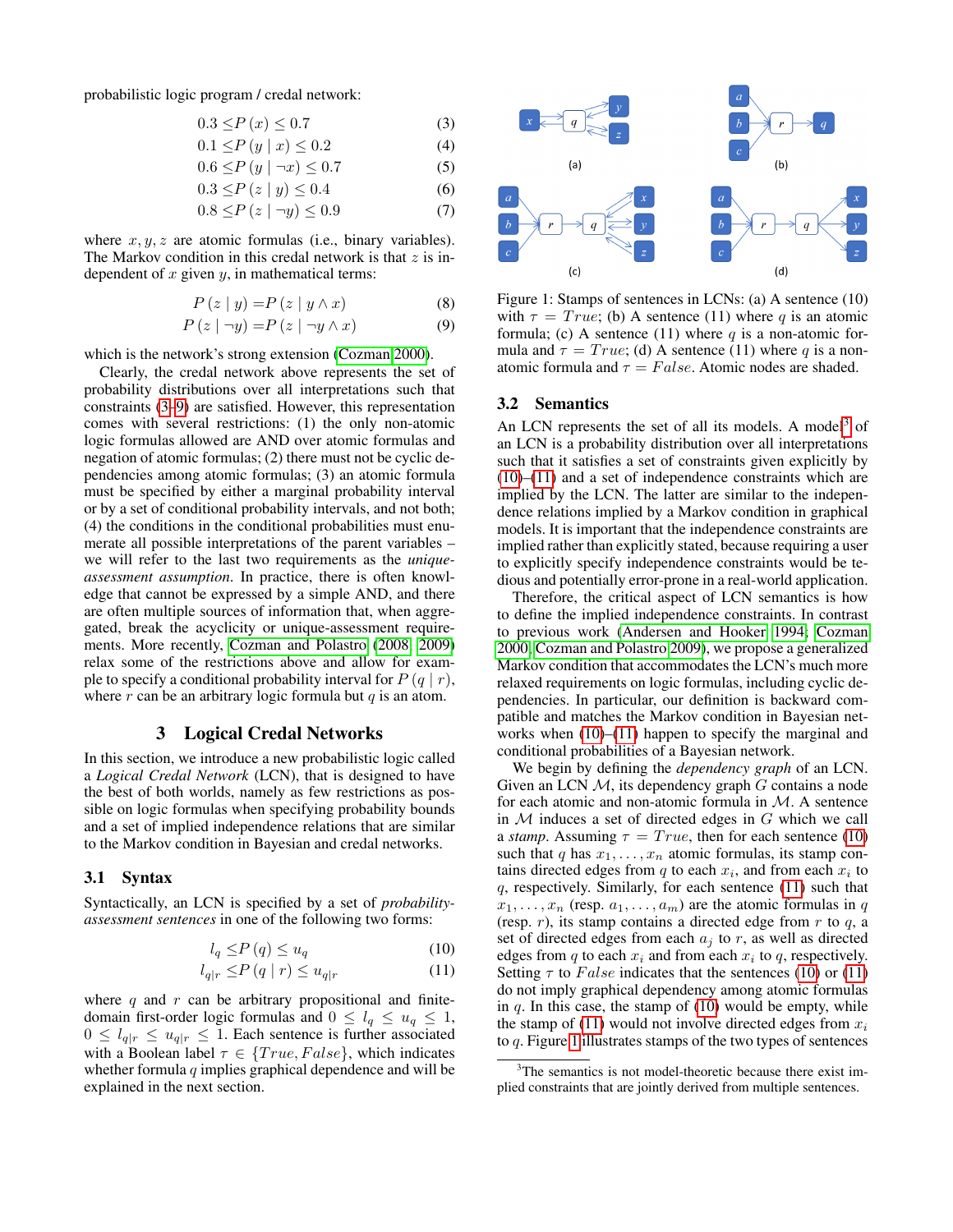in LCNs, for  $\tau = True$  and  $\tau = False$ , respectively.

The intuition behind the stamps is the need to capture two types of dependencies. For a sentence [\(10\)](#page-2-3) or [\(11\)](#page-2-4) with  $\tau = True$ , the dependency among atomic formulas in q is similar to a clique in Markov random fields (see the bidirectional edges between  $q$  and its atomic formulas in Figures  $1(a)(c)$ ). For a sentence [\(11\)](#page-2-4), the dependency between  $q$  and  $r$  is similar to the dependencies in Bayesian networks (see the one-directional connections in Figures  $1(b)(c)(d)$ )

<span id="page-3-4"></span>Example 1 *Consider the following LCN derived from the Smokers and Friends example of [Richardson and Domin](#page-7-2)[gos](#page-7-2)* [\(2006\)](#page-7-2). We abbreviate the predicates  $F$ riends( $\cdot$ , $\cdot$ ), Smokes( $\cdot$ ) and Cancer( $\cdot$ ) by  $Fr(\cdot, \cdot)$ , Sm( $\cdot$ ) and Ca( $\cdot$ ), *respectively. Predicate*  $Fr(\cdot, \cdot)$  *is symmetric.* 

$$
0.5 \le P\left(Fr\left(\alpha,\gamma\right) \mid Fr\left(\alpha,\beta\right) \land Fr\left(\beta,\gamma\right)\right) \le 1, \forall \alpha \forall \beta \forall \gamma \tag{12}
$$

 $0 \le P(Sm(\alpha) \oplus Sm(\beta) | Fr(\alpha, \beta)) \le 0.2, \forall \alpha \forall \beta$  (13)

$$
0.03 \le P \left( Ca \left( \alpha \right) \mid Sm \left( \alpha \right) \right) \le 0.04, \forall \alpha \tag{14}
$$

$$
0 \le P \left( Ca \left( \alpha \right) \mid \neg Sm \left( \alpha \right) \right) \le 0.01, \forall \alpha \tag{15}
$$

*Here, [\(12\)](#page-3-0) states that friends of friends are likely friends; [\(13\)](#page-3-1) states that, if two people are friends, they likely either both smoke or neither does; [\(14\)](#page-3-2) and [\(15\)](#page-3-3) state that smoking likely causes cancer.*  $\tau = True$  *for all sentences. Figure* [2](#page-4-0) *illustrates the dependency graph of the LCN grounded on a domain of three people (as before, symbol* ⊕ *is XOR).*

With the dependency graph, we are ready to define the generalized Markov condition for LCNs.

Definition 1 *The parents of an atomic formula* x*, denoted by parents*(x)*, are the set of atomic formulas such that there exists a directed path in the dependency graph from each of them to* x *in which all intermediate nodes are non-atomic.*

Definition 2 *The descendants of an atomic formula* x*, denoted by descendants*(x)*, are the set of atomic formulas such that there exists a directed path in the dependency graph from* x *to each of them in which no intermediate node is in parents*  $(x)$ *.* 

Let ndnp  $(x)$  denote the non-descendant non-parent variables of x: ndnp  $(x) \triangleq$  {atomic formulas} \ parents  $(x) \setminus$ descendants  $(x) \setminus \{x\}.$ 

Definition 3 (Markov condition) *In a model of an LCN, every atomic formula* x *is conditionally independent of ndnp*  $(x)$  *given parents*  $(x)$ *.* 

In Example [1](#page-3-4) and Figure [2,](#page-4-0) the Markov condition includes that Sm (Tim) is conditionally independent of Fr(Tom, Tam), Ca (Tom) and Ca (Tam) given Fr(Tim, Tom), Fr(Tim, Tam), Sm (Tom) and Sm (Tam), and that Ca (Tim) is conditionally independent of all other variables given Sm (Tim).

Remark Consider the special case of using LCNs to represent Bayesian networks. The upper and lower bounds in a LCN sentence [\(10\)](#page-2-3) or [\(11\)](#page-2-4) are equal; formulas  $q$  in (10)(11) are atomic; and the LCN sentences specify the marginal and conditional probabilities in a Bayesian network. The LCN

dependency graph is constructed by stamps only in the form of Figure [1\(](#page-2-5)b). Consequently, the parents of an atomic node  $x$  are the same as the parents of  $x$  in the Bayesian network, and the descendants of an atomic formula  $x$  are the same as the descendants of  $x$  in the Bayesian network. Therefore, the Markov condition of the LCN is identical to that of the Bayesian network. The LCN has only one model, which is the same probability distribution as the Bayesian network.

## 3.3 Inference

<span id="page-3-1"></span><span id="page-3-0"></span>As previous probabilistic logics discussed in Section [2.3,](#page-1-4) inference in an LCN means computing upper and lower bounds on a probability of interest. This entails solving a pair of optimization problems comprising the constraints stated explicitly by the LCN sentences [\(10\)](#page-2-3)[\(11\)](#page-2-4) and those derived from the generalized Markov condition. Specifically, [\(10\)](#page-2-3)[\(11\)](#page-2-4) are linear constraints while constraints from the Markov condition are quadratic. The objective function can be in the form of either  $P(q)$ , where q is a logic formula, or  $P(q \mid e)$ , where q, e are logic formulas and e represents evidence. In some scenarios we may be interested in the model with the maximum entropy [\(Cheeseman 1983\)](#page-7-24) and the objective function can be a measure of entropy. The appendix includes examples of these optimization problems.

<span id="page-3-3"></span><span id="page-3-2"></span>Exact Inference For exact inference, we use the IPOPT solver (Wächter and Biegler 2006) to solve the optimization problems. The experiments in Section [4](#page-5-0) have been conducted with this approach. Since the optimization problems are over the space of joint distributions, the complexity is exponential with respect to the number of atomic formulas, same as in prior works [\(Chandru and Hooker 1999\)](#page-7-11). The experimental results suggest that, although with problem size limitations, the exact approach is able to perform inference for meaningful tasks such as solving Mastermind puzzles and credit card fraud detection.

For large scale problems, approximate inference algorithms are needed. In order to handle imprecise probabilities, the classical belief propagation algorithms [\(Pearl 1982;](#page-7-26) [Weiss 2000\)](#page-7-27) for probabilistic graphical models have been extended to propagate intervals. Specifically, the 2U algorithm [\(Fagiuoli and Zaffalon 1998\)](#page-7-28) is exact on credal networks that are polytrees; the L2U and IPE algorithms [\(Ide](#page-7-29) [and Cozman 2008\)](#page-7-29) are built on top of 2U for approximate inference on credal networks with loops; [Antonucci et al.](#page-7-30) [\(2010\)](#page-7-30) generalize L2U to beyond binary variables. [Cozman](#page-7-20) [and Polastro](#page-7-20) [\(2009\)](#page-7-20) suggested that L2U is the inference algorithm of choice for the general case of its semantics.

Incompatibility with Belief Propagation A closer examination however reveals that L2U, or any other method based on sum-product message passing, is incompatible with LCNs or work by [Cozman and Polastro](#page-7-16) [\(2008,](#page-7-16) [2009\)](#page-7-20) when the unique-assessment assumption is broken. Consider the following example:

<span id="page-3-6"></span><span id="page-3-5"></span>
$$
0.2 \le P\left(a\right) \le 0.3\tag{16}
$$

$$
0.6 \le P(b \mid a) \le 0.7 \tag{17}
$$

$$
0.1 \le P(b \mid \neg a) \le 0.2 \tag{18}
$$

<span id="page-3-7"></span>
$$
0.3 \le P(b) \le 0.4 \tag{19}
$$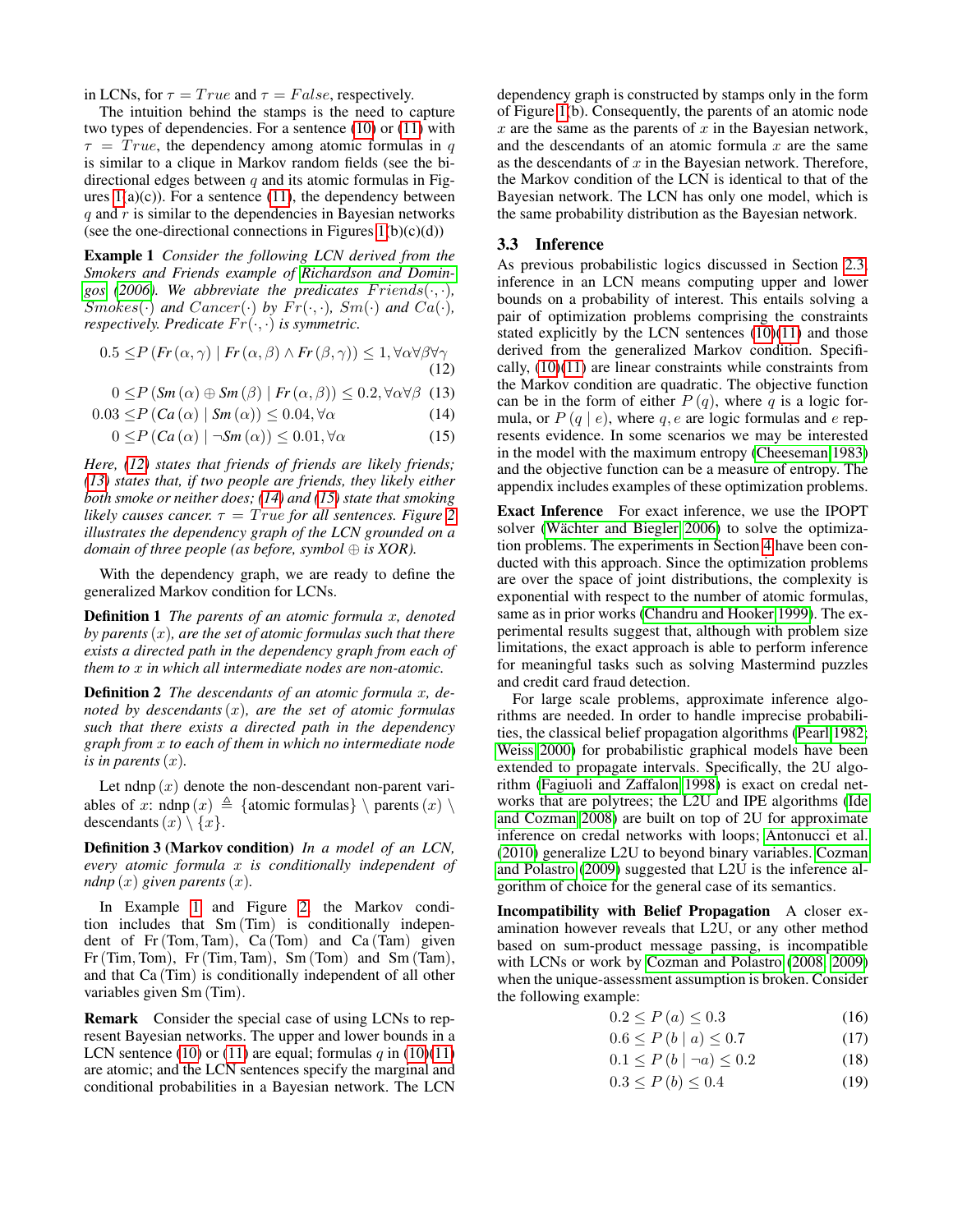<span id="page-4-0"></span>

Figure 2: An example dependency graph. Atomic nodes are shaded.

As discussed in Section [2,](#page-1-5) the unique-assessment assumption is a property of credal/Bayesian networks. Here, it allows [\(17\)](#page-3-5)[\(18\)](#page-3-6) or [\(19\)](#page-3-7), but not both. Therefore, this example is not a credal network but is legitimate as an LCN or by the semantics of [Cozman and Polastro](#page-7-16) [\(2008,](#page-7-16) [2009\)](#page-7-20). Under both semantics, if we query  $P(b)$ , the correct answer is [0.3,0.35]. However, 2U or L2U gives an incorrect answer of [0.1,0.26], even though the dependency graph is a polytree.

The inconsistency stems from the fact that sum-product message passing is fundamentally a Markov random field solver and 2U/L2U treats probability values as factor potentials. When the unique-assessment assumption is upheld, as in credal/Bayesian networks, products of factor potentials coincide with probabilities and therefore L2U works for credal networks. As soon as the unique-assessment assumption is broken, the solvers lose correctness regardless of network topology. Hence 2U/L2U/IPE are not fit for LCNs and not fit for the semantics of [\(Cozman and Polastro 2008,](#page-7-16) [2009\)](#page-7-20). In real-world applications, the unique-assessment assumption is often broken when multiple sources of information are aggregated, hence there is a need for approximate inference algorithms that can handle such scenarios.

Modified Belief Propagation We propose a modified belief propagation algorithm. The high-level flow is identical to classical belief propagation. We build a factor graph [\(Frey](#page-7-31) [2003\)](#page-7-31) with variable nodes and factor nodes, and iteratively update messages between variables and factors until convergence. The difference lies in how messages are computed, which are not by sum and product but by tightening bounds at variable nodes and solving a local constraint program at factor nodes. The discussion is limited to binary variables. For multi-valued variables, messages will have more complex structures [\(Antonucci et al. 2010\)](#page-7-30).

An LCN factor graph is a bipartite graph with variable nodes, which represent atomic formulas, and factor nodes, each of which represents one or more sentences in the LCN. Sentences that involve the same set of atomic formulas are grouped into one factor. For example, an LCN by [\(3](#page-2-0)[–7\)](#page-2-6) has three factors: [\(3\)](#page-2-0), [\(4\)](#page-2-7)[\(5\)](#page-2-8) and [\(6\)](#page-2-9)[\(7\)](#page-2-6). Let v denote a variable node. Let f denote a factor node. Let  $N(\cdot)$  denote the neighbors of a node. A message is an interval  $[l, u]$  where  $0 \leq l \leq u \leq 1$ . Let  $[l_{v \to f}, u_{v \to f}]$  denote the message from v to f and  $[l_{f\rightarrow v}, u_{f\rightarrow v}]$  from f to v.

If a variable node has degree one, it sends a message of  $[0, 1]$  to its only factor neighbor. If the degree of v is more than one, it sends the following message to neighbor  $f$ :

$$
l_{v \to f} = \max_{f' \in N(v) \setminus \{f\}} l_{f' \to v} \tag{20}
$$

$$
u_{v \to f} = \min_{f' \in N(v) \setminus \{f\}} u_{f' \to v} \tag{21}
$$

A factor node  $f$  computes its message to neighbor  $v$  by solving a local constraint program, which is composed of:

- Sentences of factor  $f$ ;
- $l_{v' \to f} \leq P(v') \leq u_{v' \to f}, \forall v' \in N(f) \setminus \{v\};$
- Quadratic constraints that the variables in  $N(f)\setminus\{v\}$  are independent of each other.

The objective function is  $P(v)$ , and the message  $l_{f\rightarrow v}$  and  $u_{f\rightarrow v}$  are the results of minimizing and maximizing the objective with the local constraint program.

All messages are initialized to be  $[0, 1]$ . Convergence is guaranteed because the lower bound of each message monotonically increases while the upper bound of each message monotonically decreases. The role of variable nodes is to tighten the bounds, which is fundamentally different from that in previous belief propagation methods. More details and illustrating examples are in the appendix.

Comparison with Other Algorithms The bound tightening operation at variable nodes is similar to the inference algorithm in [Riegel et al.](#page-7-18) [\(2020\)](#page-7-18). The message computation at factor nodes bears some similarity to 2U; the independence assumption in local constraint programs is a mechanism to approximate the Markov condition, and the same approach is used in classical belief propagation. There is also a relation to the IPE algorithm [\(Ide and Cozman 2008\)](#page-7-29): IPE cuts out a number of polytree subgraphs, solves each subgraph, and then chooses the tightest bounds from the subgraphs; our proposed algorithm implicitly enumerates an exponential number of subgraphs and chooses one subgraph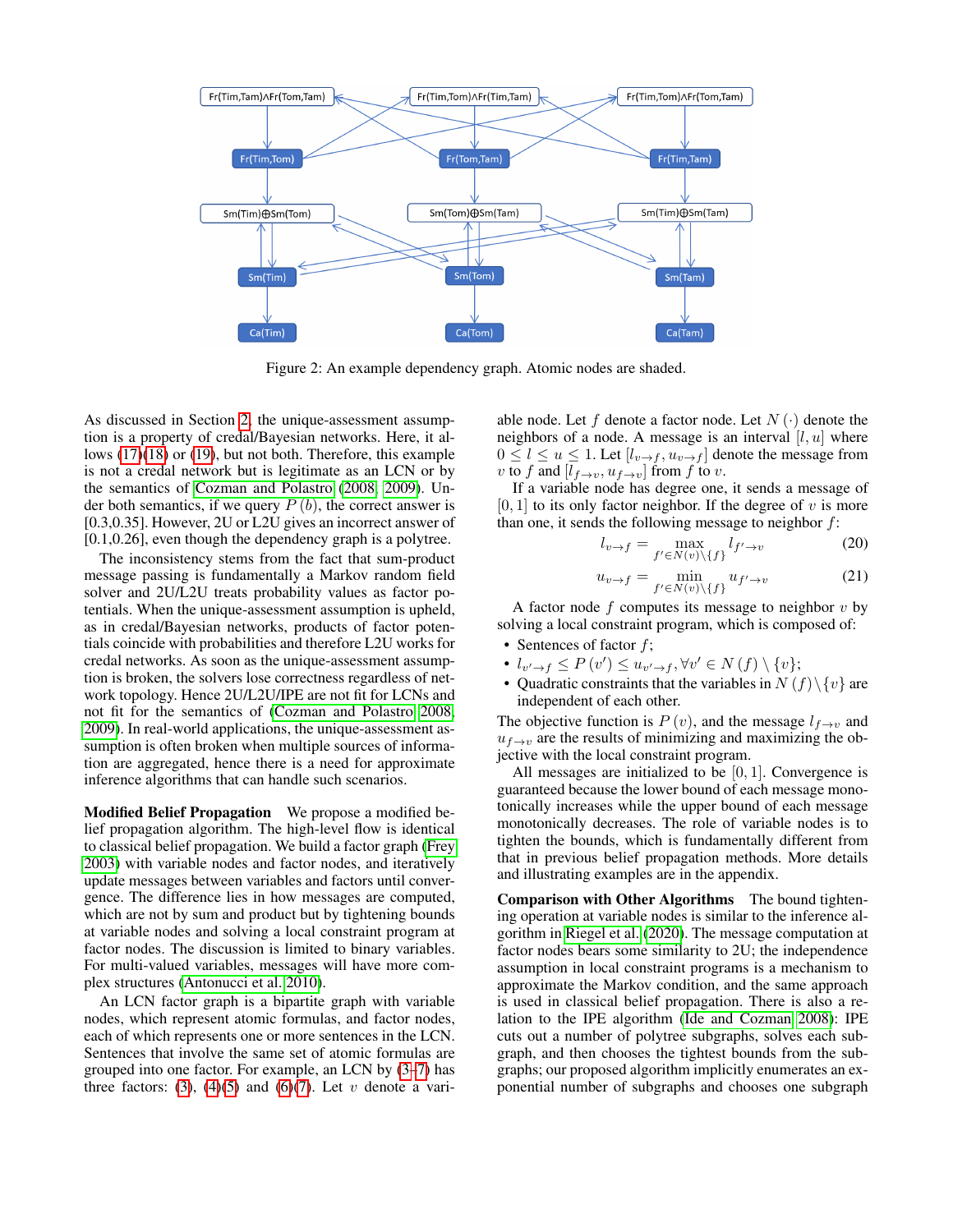for each  $l$  or  $u$  that computes the tightest bound. The algorithm guarantees exact results on polytree credal/Bayesian networks, with and without additional marginal probability sentences that break the unique-assessment assumption. In general, however, there is no guarantee on correctness; this is the same as classical belief propagation.

## 4 Experiments

<span id="page-5-0"></span>We evaluate the proposed approach on the following variants of MAP inference for LCNs. Given an LCN and a subset of query (or MAP) variables, the task is to find the assignment to the query variables such that its posterior marginal probability interval has the largest upper bound (maximax) or, alternatively, the largest lower bound (maximin).

#### 4.1 Mastermind Puzzles with Uncertainty

Mastermind is a classic two-player code breaking game, made popular in computer science by [Knuth](#page-7-32) [\(1976\)](#page-7-32). We consider Mastermind games with uncertainty which differ from the classic game in that the code-maker lies randomly. If given the probabilities of lying, a game is completely specified by a Bayesian network. A large number of puzzles, i.e., game boards, are generated by sampling from such Bayesian networks. Given imprecise information of the underlying Bayesian network of each puzzle, the task is to guess the hidden code. The ground truth is the MAP hidden code(s) given the board as observations. Details on puzzle generation and an example puzzle are in the appendix.

Let K be the number of rounds in a puzzle and let  $l_i$  be a boolean variable indicating whether the code-maker lied in the  $i^{\text{th}}$  round. Given a puzzle, the imprecise information available to the inference algorithms is, for example:

$$
0.3 \le P(l_i) \le 0.7, \forall 1 \le i \le K \tag{22}
$$

$$
0.245 \le P(l_1 \land l_2) \le 0.360
$$
\n
$$
0.795 \le P(l_2 \lor l_3) \le 0.903
$$
\n(24)

$$
0.795 \le P(l_2 \vee l_3) \le 0.903 \tag{24}
$$

$$
0.207 \le P(l_3 \wedge l_4) \le 0.273 \tag{25}
$$

· · ·

Equation [\(22\)](#page-5-1) is a typical credal network specification and is used by all inference algorithms, while only a subset of the algorithms are able to utilize the remaining equations. We use ten random seeds to generate ten sets of puzzles (each set having 729 puzzles on average) and report the mean and standard deviation of the accuracy (Table [1\)](#page-5-2).

We consider the following competing methods:

**Bayesian midpoint** simply assumes that  $P(l_i)$  is equal to the midpoint of the interval specified in [\(22\)](#page-5-1) and performs MAP inference on the resulting Bayesian network. It does not utilize logic formulas like [\(23\)](#page-5-3)–[\(25\)](#page-5-4).

Credal maximax and Credal maximin assume a credal network specified by [\(22\)](#page-5-1) and do not utilize logic formulas like [\(23\)](#page-5-3)–[\(25\)](#page-5-4). They compute the maximax and the maximin MAP assignments respectively.

ProbLog midpoint and cProbLog midpoint are ProbLog [\(De Raedt, Kimmig, and Toivonen 2007\)](#page-7-15) and cProbLog [\(Fierens et al. 2012\)](#page-7-33) that use the midpoints of the intervals because they do not allow probability intervals.

| Method            | Accuracy           |
|-------------------|--------------------|
| Bayesian_midpoint | $65.7\% \pm 2.2\%$ |
| Credal_maximax    | $60.3\% \pm 2.3\%$ |
| Credal maximin    | $64.4\% \pm 2.2\%$ |
| ProbLog_midpoint  | $65.7\% \pm 2.2\%$ |
| cProbLog_midpoint | $65.3\% \pm 2.1\%$ |
| MLN_midpoint      | $65.3\% \pm 2.1\%$ |
| Nilsson_maximax   | intractable        |
| Nilsson maximin   | $0\%$              |
| LCN maximax       | $69.2\% \pm 1.8\%$ |
| LCN_maximin       | $71.1\% \pm 1.9\%$ |
| LCN_maxent        | $72.5\% \pm 1.7\%$ |

<span id="page-5-2"></span> $\overline{a}$ 

Table 1: Accuracy on Mastermind puzzles.

ProbLog is unable to represent formulas like [\(23\)](#page-5-3)–[\(25\)](#page-5-4) and hence is the same as Bayesian midpoint. cProbLog is able to represent [\(23\)](#page-5-3)–[\(25\)](#page-5-4) as soft constraints.

MLN midpoint is the Markov Logic Network (MLN) [\(Richardson and Domingos 2006\)](#page-7-2) that uses all logic formulas as well as the midpoint  $p_{mid}$  of each interval. Following [Fierens et al.](#page-7-33) [\(2012\)](#page-7-33), each formula is associated with weight  $w = \log (p_{\text{mid}} / (1 - p_{\text{mid}}))$ , and with these weights MLN midpoint is equivalent to cProbLog midpoint. Because each puzzle is sampled from a different underlying Bayesian network, it is impossible to train the MLN weights.

<span id="page-5-3"></span><span id="page-5-1"></span>Nilsson maximax and Nilsson maximin are the original probabilistic logic formulations from [Nilsson](#page-7-6) [\(1986,](#page-7-6) [1994\)](#page-7-19) that compute the maximax and maximin MAP assignments respectively. Although Nilsson's method is able to utilize all the logic formulas and their bounds, it does not allow modeling  $l_i$  variables as being independent of each other. Given a puzzle, each possible hidden code  $c$  corresponds to a truth assignment to the  $l_i$  variables; without independence relations, there always exists a joint probability distribution of the  $l_i$  variables such that the particular truth assignment has zero probability. Consequently, the lower bound of the posterior probability given a puzzle is zero for any c, and therefore the maximin criterion has no basis to make decisions upon. Intuitively, a similar effect should also impair the accuracy of Nilsson maximax. However, we are unable to verify this empirically: computing the upper bound of the posterior by solving Nilsson's constraint program is computationally prohibitive due to the complexity of the objective function and the size of the program.

<span id="page-5-4"></span>LCN\_maximax and LCN\_maximin are the proposed methods computing the maximax and maximin MAP assignments respectively. In this case, sentences like [\(23\)](#page-5-3)–[\(25\)](#page-5-4) are annotated with  $\tau = False$  so that they do not imply dependency among the  $l_i$  variables.

LCN maxent is a variant of the proposed method that, given all the constraints, computes a joint probability distribution of the  $l_i$  variables with the greatest entropy and assumes that it is the underlying distribution.

Table [1](#page-5-2) demonstrates clearly that our proposed approach outperforms all its competitors. Furthermore, it is the only method able to properly aggregate multiple sources of knowledge specified as logic for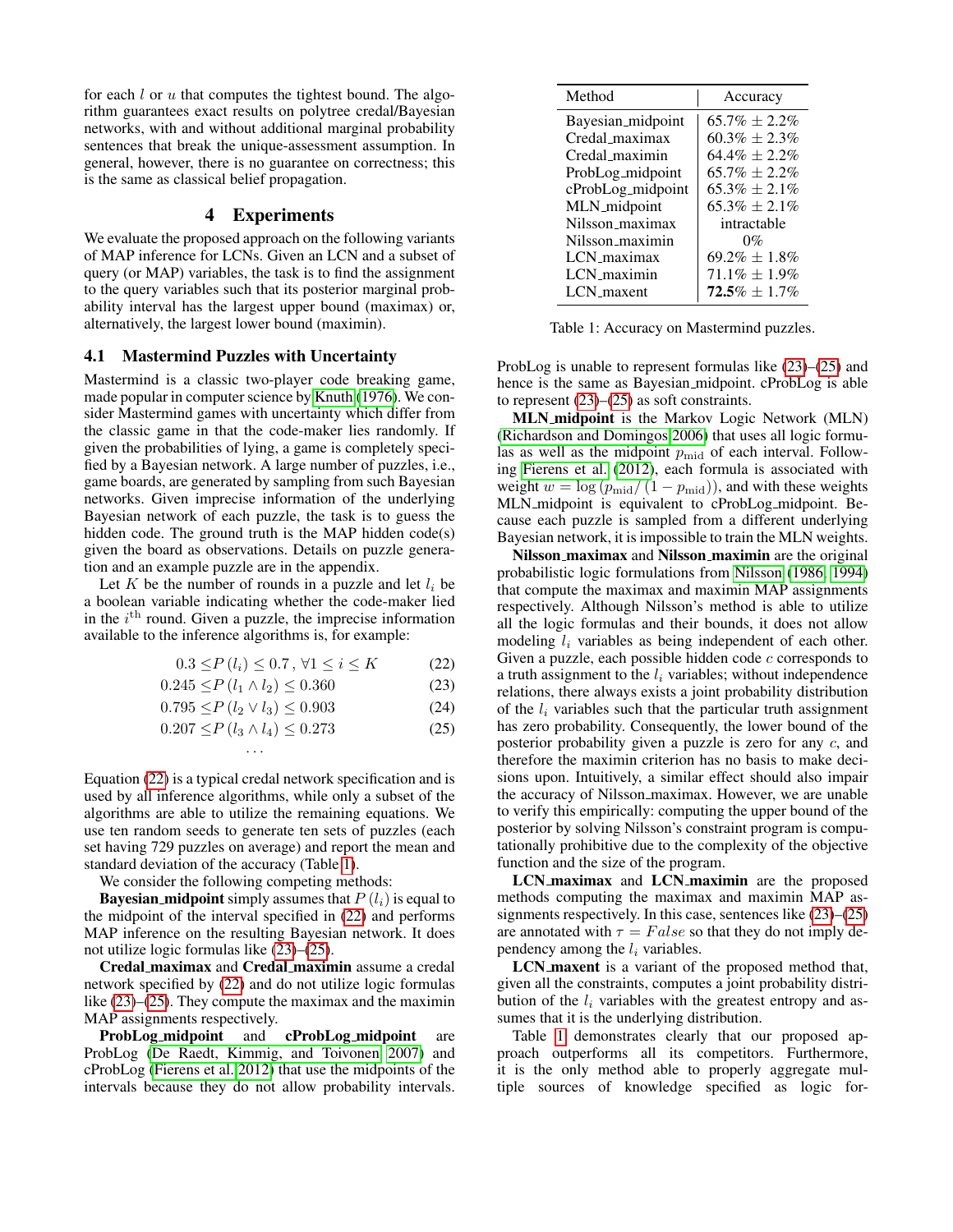mulas with probability bounds. We also notice that MLN midpoint and cProbLog midpoint are slightly worse than Bayesian midpoint and ProbLog midpoint. cProbLog/MLN do not gain accuracy by exploiting additional knowledge. This is because they treat each logic formula as a statistically independent factor and the probabilities as factor potentials; in other words, the probability midpoints are not treated as probabilities in the joint distribution. This is a major weakness of cProbLog and MLN, in addition to their inability to handle intervals. In contrast, the proposed LCN aggregates knowledge as multiple sources of constraints and treats the given bounds as actual probability bounds without making any unwarranted independence assumptions among different pieces of knowledge.

#### 4.2 Credit Card Fraud Detection

We consider a realistic credit card fraud detection task based on the UCSD-FICO Data Mining Contest dataset [\(FICO-](#page-7-34)[UCSD 2009\)](#page-7-34) which contains 100,000 transactions over a period of 98 days out of which 2,654 are fraudulent. Each transaction is characterized by transaction amount, transaction time, state, hashed zip code, hashed email address together with eleven other anonymized features.

We use the hashed email addresses as account IDs and split the data into two parts. The first contains 55,750 accounts, each with a single transaction. The second contains 14,374 accounts that have multiple transactions, and the total number of transactions is 44,250. The first and second subsets form training and test data respectively. In addition to learning from training data, we provide additional knowledge regarding fraudulent transactions and account history through the following three logic rules from [Li et al.](#page-7-35) [\(2020\)](#page-7-35):

Is-Fraud
$$
(t)
$$
  $\leftarrow$  Has-FraudHistory $(t')$   $\wedge$  Before $(t',t)$   
Is-Fraud $(t)$   $\leftarrow$  Has-ZeroAmountHistory $(t')$   $\wedge$  Before $(t',t)$   
Is-Fraud $(t)$   $\leftarrow$  Has-Multizip $(t')$   $\wedge$  Before $(t',t)$ 

We create ten randomized tasks by sampling half of the training data and half of the test data for each. Note that we sample accounts rather than transactions; in other words, transactions from the same account are either all included in a test set or all excluded from it. Subsequently, we emulate expert knowledge as follows. For each of the three logic rules and each of the ten test sets, we measure the conditional probability that the consequent is true given that the antecedent is true. We take the min and max over the test sets and obtain the following probability intervals for the three rules: [0.65, 0.74], [0.31, 0.66] and [0.44, 72], respectively.

Prediction is based on a binary posterior distribution and consequently the maximax and maximin decision criteria give the same results. We consider the following methods.

Naive Bayes uses only the training data and does not use expert knowledge.

Bayesian midpoint uses a Bayesian network that expands Naive Bayes by adding the antecedents in the three logic rules as three parent nodes of the Is-Fraud node. The midpoints of the three intervals are used; they are not enough to fully specify the dependencies between the three new nodes and the Is-Fraud node, and we use the noisy-OR

<span id="page-6-0"></span>

| Method            | F1 score          |
|-------------------|-------------------|
| Naive_Bayes       | $0.408 \pm 0.110$ |
| Bayesian_midpoint | $0.090 \pm 0.015$ |
| Credal            | $0.089 \pm 0.015$ |
| ProbLog_midpoint  | $0.599 \pm 0.048$ |
| MLN_midpoint      | $0.472 \pm 0.094$ |
| <b>Nilsson</b>    | intractable       |
| <b>LCN</b>        | $0.630 \pm 0.046$ |

Table 2: F1 scores on credit card fraud detection.

model to address this issue. The prior probability of the three new nodes is 0.5 which does not change the inference result.

Credal uses a credal network with the same structure as Bayesian midpoint but with the three intervals. The same noisy-OR model is applied and the prior on the three new nodes is the probability interval [0, 1].

ProbLog midpoint contains the Naive Bayes model expressed in ProbLog and uses the three logic rules annotated with the midpoint of the corresponding probability interval.

MLN midpoint contains the Naive Bayes model expressed as an MLN and adds the three logic rules as follows. Let  $p_{mid}$  be the midpoint of one of the three intervals. We add a factor of antecedent ∧ consequent with weight  $\log (p_{\text{mid}})$  and another factor of antecedent  $\wedge$  $\neg \text{consequent with weight } \log (1 - p_{\text{mid}})$ , respectively. Because the training data contains no account history, it is impossible to train the MLN weights.

Nilsson [\(Nilsson 1986,](#page-7-6) [1994\)](#page-7-19) cannot represent independence relations and is therefore computationally prohibitive. LCN is the proposed method.

Table [2](#page-6-0) reports the mean and standard deviation of the F1 scores obtained on the test set of the credit card fraud dataset. We see again that our proposed LCN method substantially outperforms its competitors. Bayesian midpoint and Credal perform quite poorly in this case because of the unique-assessment requirement of Bayesian/credal networks. Specifically, since the Is-Fraud node has three parents, we are no longer allowed to specify  $P$  (Is-Fraud). In the Naive Bayes models,  $P$  (Is-Fraud) values are measured on the training data. This information is lost in Bayesian midpoint and Credal models and consequently, false positive predictions increase dramatically.

## 5 Conclusions

We propose a new probabilistic logic that expresses both probability bounds for propositional and first-order logic formulas with little restrictions and a Markov condition that is similar to Bayesian networks and Markov random fields. The formula bounds allow for flexibility in the form and precision of background knowledge that can be utilized, while the Markov condition restricts the space of distributions to enable a meaningful representation of uncertainties. Evaluation on a set of MAP inference tasks shows promising results, particularly in aggregating multiple sources of imprecise information. Potential future directions include extending to temporal models, further algorithmic innovations and experiments on a wider array of applications.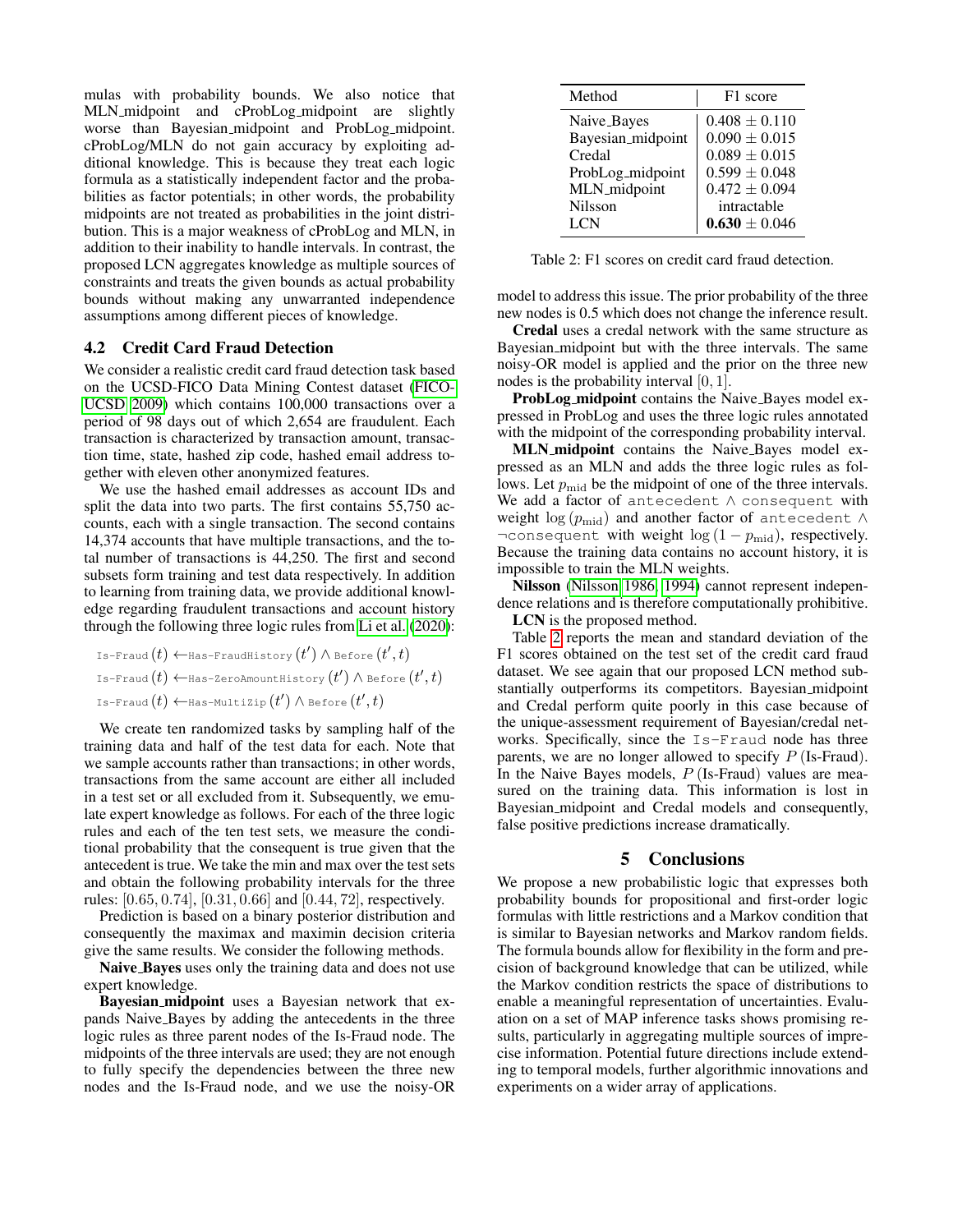## References

<span id="page-7-10"></span>Andersen, K.; and Hooker, J. N. 1994. Bayesian logic. *Decision Support Systems*, 11(2): 191–210.

<span id="page-7-30"></span>Antonucci, A.; Sun, Y.; De Campos, C. P.; and Zaffalon, M. 2010. Generalized loopy 2U: A new algorithm for approximate inference in credal networks. *International Journal of Approximate Reasoning*, 51(5): 474–484.

<span id="page-7-13"></span>Cano, A.; and Moral, S. 2002. Using probability trees to compute marginals with imprecise probabilities. *International Journal of Approximate Reasoning*, 29(1): 1–46.

<span id="page-7-11"></span>Chandru, V.; and Hooker, J. 1999. *Optimization Methods for Logical Inference*. John Wiley & Sons.

<span id="page-7-24"></span>Cheeseman, P. 1983. A method of computing generalized Bayesian probability values for expert systems. In *Proceedings of the International Joint Conference on Artificial Intelligence*, 198–202.

<span id="page-7-12"></span>Cozman, F. G. 2000. Credal networks. *Artificial Intelligence*, 120(2): 199–233.

<span id="page-7-16"></span>Cozman, F. G.; and Polastro, R. B. 2008. Loopy propagation in a probabilistic description logic. In *International Conference on Scalable Uncertainty Management*, 120–133. Springer.

<span id="page-7-20"></span>Cozman, F. G.; and Polastro, R. B. 2009. Complexity analysis and variational inference for interpretation-based probabilistic description logics. In *Proceedings of the Conference on Uncertainty in Artificial Intelligence*, 117–125.

<span id="page-7-15"></span>De Raedt, L.; Kimmig, A.; and Toivonen, H. 2007. ProbLog: A probabilistic prolog and its application in link discovery. In *Proceedings of the International Joint Conference on Artificial Intelligence*, volume 7, 2462–2467.

<span id="page-7-22"></span>Druzdzel, M. J.; and van der Gaag, L. C. 1995. Elicitation of probabilities for belief networks: Combining qualitative and quantitative information. In *Proceedings of the Conference on Uncertainty in Artificial Intelligence*, 141–148.

<span id="page-7-14"></span>Dürig, M.; and Studer, T. 2005. Probabilistic ABox reasoning: Preliminary results. In *Description Logics*, 104–111.

<span id="page-7-7"></span>Fagin, R.; Halpern, J. Y.; and Megiddo, N. 1990. A logic for reasoning about probabilities. *Information and Computation*, 87(1-2): 78–128.

<span id="page-7-28"></span>Fagiuoli, E.; and Zaffalon, M. 1998. 2U: An exact interval propagation algorithm for polytrees with binary variables. *Artificial Intelligence*, 106(1): 77–107.

<span id="page-7-34"></span>FICO-UCSD. 2009. *FICO Credit Card Dataset*. [https://ebiquity.umbc.edu/blogger/2009/05/24/ucsd-data](https://ebiquity.umbc.edu/blogger/2009/05/24/ucsd-data-mining-contest)[mining-contest.](https://ebiquity.umbc.edu/blogger/2009/05/24/ucsd-data-mining-contest)

<span id="page-7-33"></span>Fierens, D.; Van den Broeck, G.; Bruynooghe, M.; and De Raedt, L. 2012. Constraints for probabilistic logic programming. In *Proceedings of the NIPS Probabilistic Programming Workshop*, 1–4.

<span id="page-7-31"></span>Frey, B. J. 2003. Extending factor graphs so as to unify directed and undirected graphical models. In *Proceedings of the Conference on Uncertainty in Artificial Intelligence*, 257–264.

<span id="page-7-0"></span>Geman, S.; and Geman, D. 1984. Stochastic relaxation, Gibbs distributions, and the Bayesian restoration of images.

*IEEE Transactions on Pattern Analysis and Machine Intelligence*, 6(6): 721–741.

<span id="page-7-8"></span>Heinsohn, J. 1994. Probabilistic description logics. In *Proceedings of the International Conference on Uncertainty in Artificial Intelligence*, 311–318.

<span id="page-7-29"></span>Ide, J. S.; and Cozman, F. G. 2008. Approximate algorithms for credal networks with binary variables. *International Journal of Approximate Reasoning*, 48(1): 275–296.

<span id="page-7-9"></span>Jaeger, M. 1994. Probabilistic reasoning in terminological logics. In *Principles of Knowledge Representation and Reasoning*, 305–316. Elsevier.

<span id="page-7-32"></span>Knuth, D. 1976. The computer as Master Mind. *Journal of Recreational Mathematics*, 9(1): 1–6.

<span id="page-7-3"></span>Koller, D.; and Friedman, N. 2009. *Probabilistic Graphical Models: Principles and Techniques*. MIT Press.

<span id="page-7-35"></span>Li, S.; Wang, L.; Zhang, R.; Chang, X.; Liu, X.; Xie, Y.; Qi, Y.; and Song, L. 2020. Temporal logic point processes. In *International Conference on Machine Learning*, 5990– 6000. PMLR.

<span id="page-7-17"></span>Lukasiewicz, T. 2008. Expressive probabilistic description logics. *Artificial Intelligence*, 172(6-7): 852–883.

<span id="page-7-6"></span>Nilsson, N. J. 1986. Probabilistic logic. *Artificial Intelligence*, 28(1): 71–87.

<span id="page-7-19"></span>Nilsson, N. J. 1994. Probabilistic logic revisited. *Artificial Intelligence*, 59(1-2): 39–42.

<span id="page-7-26"></span>Pearl, J. 1982. Reverend Bayes on inference engines: A distributed hierarchical approach. In *AAAI Conference on Artificial Intelligence*, 133–136.

<span id="page-7-1"></span>Pearl, J. 1988. *Probabilistic Reasoning in Intelligent Systems*. Morgan Kaufmann.

<span id="page-7-2"></span>Richardson, M.; and Domingos, P. 2006. Markov logic networks. *Machine Learning*, 62(1-2): 107–136.

<span id="page-7-18"></span>Riegel, R.; Gray, A.; Luus, F.; Khan, N.; Makondo, N.; Akhalwaya, I. Y.; Qian, H.; Fagin, R.; Barahona, F.; Sharma, U.; et al. 2020. Logical neural networks. *arXiv preprint arXiv:2006.13155*.

<span id="page-7-5"></span>Shafer, G. 1976. *A Mathematical Theory of Evidence*. Princeton University Press.

<span id="page-7-25"></span>Wächter, A.; and Biegler, L. T. 2006. On the implementation of an interior-point filter line-search algorithm for largescale nonlinear programming. *Mathematical Programming*, 106(1): 25–57.

<span id="page-7-27"></span>Weiss, Y. 2000. Correctness of local probability propagation in graphical models with loops. *Neural Computation*, 12(1): 1–41.

<span id="page-7-21"></span>Wellman, M. P. 1990. Fundamental concepts of qualitative probabilistic networks. *Artificial Intelligence*, 44: 257–303.

<span id="page-7-23"></span>Wittig, F.; and Jameson, A. 2000. Exploiting qualitative knowledge in the learning of conditional probabilities of Bayesian networks. In *Proceedings of the Conference on Uncertainty in Artificial Intelligence*, 644–652.

<span id="page-7-4"></span>Zadeh, L. A. 1965. Fuzzy sets. *Information and Control*, 8(3): 338–353.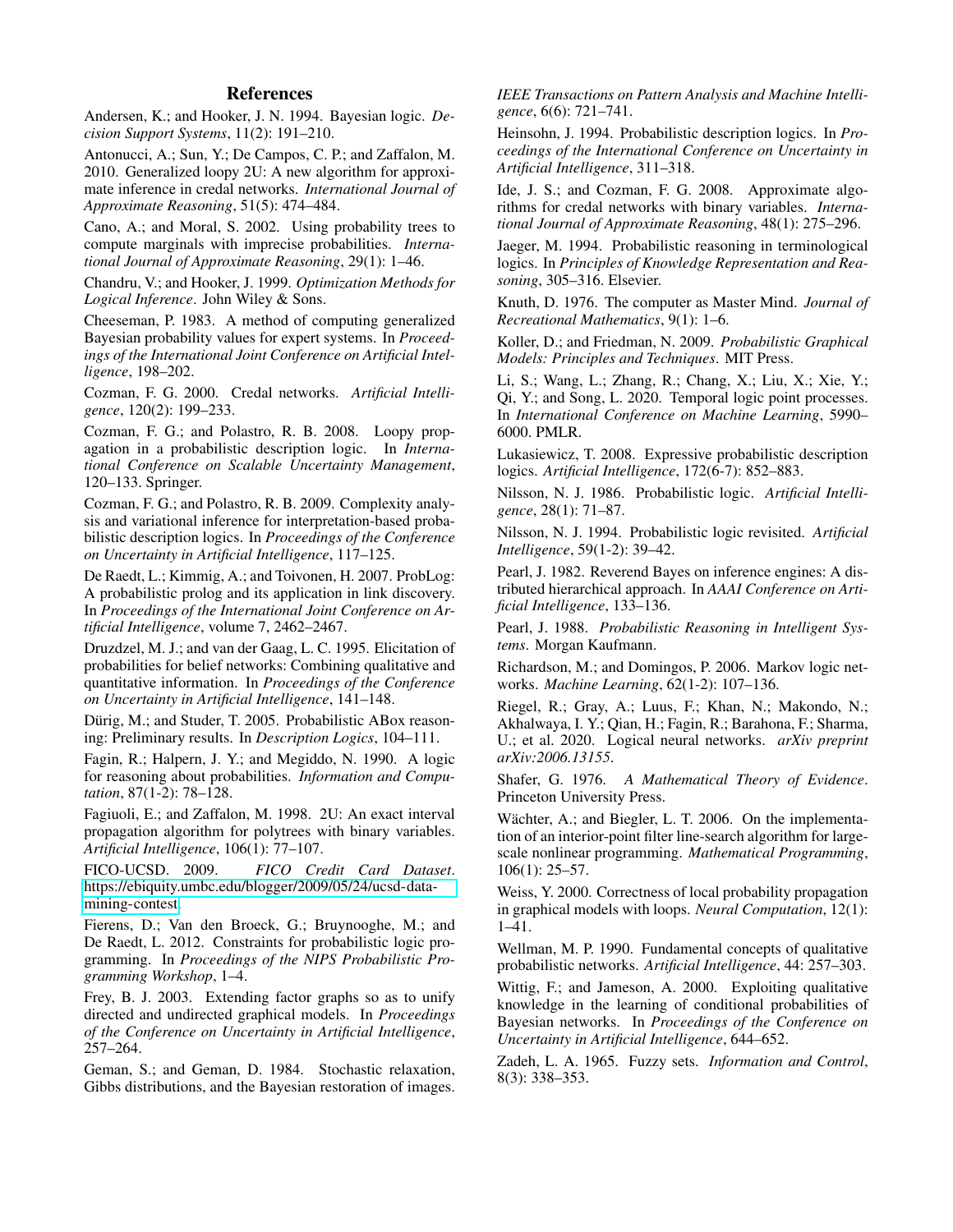# A Examples of Exact Inference

Consider the following LCN:

$$
0.6 \le P(a \wedge b) \le 1\tag{A.1}
$$

$$
0 \le P(a \mid c) \le 0.2 \tag{A.2}
$$

$$
0 \le P(a \mid \neg c) \le 0.8 \tag{A.3}
$$
\n
$$
0 \le P(b \mid d) \le 0.7 \tag{A.4}
$$

$$
0 \le P(b \mid d) \le 0.7 \tag{A.4}
$$

$$
0 \le P(b \mid \neg d) \le 0.3 \tag{A.5}
$$

where  $\tau = True$  for the sentences. The implied constraints by the Markov condition are:  $c$  and  $d$  are independent;  $a$  is conditionally independent of  $d$  given  $b$  and  $c$ ;  $b$  is conditionally independent of  $c$  given  $a$  and  $d$ .

Define sixteen variables  $p_{0,0,0,0}, p_{0,0,0,1}, \cdots, p_{1,1,1,1}$  to represent the probabilities of the sixteen interpretations, where the four bits in subscript represent the truth values of a, b, c and d respectively. For example,  $p_{0,0,0,0}$  is the probability that  $a, b, c$  and  $d$  are all false.

Consider a query on the marginal probability of  $P(c)$ . We formulate two optimization problems:

$$
p_{i,j,k,l} \ge 0 \quad , \quad \forall i,j,k,l \in \{0,1\} \tag{A.6}
$$

$$
\sum_{i,j,k,l \in \{0,1\}} p_{i,j,k,l} = 1
$$
\n(A.7)

$$
\sum_{k,l \in \{0,1\}} p_{1,1,k,l} \ge 0.6 \tag{A.8}
$$

$$
\sum_{j,l \in \{0,1\}} p_{1,j,1,l} \le 0.2 \cdot \sum_{i,j,l \in \{0,1\}} p_{i,j,1,l} \tag{A.9}
$$

$$
\sum_{j,l \in \{0,1\}} p_{1,j,0,l} \le 0.8 \cdot \sum_{i,j,l \in \{0,1\}} p_{i,j,0,l} \tag{A.10}
$$

$$
\sum_{i,k \in \{0,1\}} p_{i,1,k,1} \le 0.7 \cdot \sum_{i,j,k \in \{0,1\}} p_{i,j,k,1} \tag{A.11}
$$

$$
\sum_{i,k \in \{0,1\}} p_{i,1,k,0} \le 0.3 \cdot \sum_{i,j,k \in \{0,1\}} p_{i,j,k,0} \tag{A.12}
$$

$$
\sum_{i,j,l \in \{0,1\}} p_{i,j,1,l} \cdot \sum_{i,j,k \in \{0,1\}} p_{i,j,k,1} = \sum_{i,j \in \{0,1\}} p_{i,j,1,1}
$$
\n(A.13)

$$
\sum_{l \in \{0,1\}} p_{1,0,0,l} \cdot \sum_{i \in \{0,1\}} p_{i,0,0,1} = p_{1,0,0,1} \cdot \sum_{i,l \in \{0,1\}} p_{i,0,0,l}
$$
\n(A.14)

$$
\sum_{l \in \{0,1\}} p_{1,0,1,l} \cdot \sum_{i \in \{0,1\}} p_{i,0,1,1} = p_{1,0,1,1} \cdot \sum_{i,l \in \{0,1\}} p_{i,0,1,l}
$$
\n(A.15)

$$
\sum_{l \in \{0,1\}} p_{1,1,0,l} \cdot \sum_{i \in \{0,1\}} p_{i,1,0,1} = p_{1,1,0,1} \cdot \sum_{i,l \in \{0,1\}} p_{i,1,0,l}
$$
\n(A.16)

$$
\sum_{l \in \{0,1\}} p_{1,1,1,l} \cdot \sum_{i \in \{0,1\}} p_{i,1,1,1} = p_{1,1,1,1} \cdot \sum_{i,l \in \{0,1\}} p_{i,1,1,l}
$$
\n(A.17)

$$
\sum_{k \in \{0,1\}} p_{0,1,k,0} \cdot \sum_{j \in \{0,1\}} p_{0,j,1,0} = p_{0,1,1,0} \cdot \sum_{j,k \in \{0,1\}} p_{0,j,k,0}
$$
\n(A.18)

<span id="page-8-4"></span>
$$
\sum_{k \in \{0,1\}} p_{0,1,k,1} \cdot \sum_{j \in \{0,1\}} p_{0,j,1,1} = p_{0,1,1,1} \cdot \sum_{j,k \in \{0,1\}} p_{0,j,k,1}
$$
\n(A.19)

<span id="page-8-5"></span>
$$
\sum_{k \in \{0,1\}} p_{1,1,k,0} \cdot \sum_{j \in \{0,1\}} p_{1,j,1,0} = p_{1,1,1,0} \cdot \sum_{j,k \in \{0,1\}} p_{1,j,k,0}
$$
\n(A.20)

<span id="page-8-7"></span>
$$
\sum_{k \in \{0,1\}} p_{1,1,k,1} \cdot \sum_{j \in \{0,1\}} p_{1,j,1,1} = p_{1,1,1,1} \cdot \sum_{j,k \in \{0,1\}} p_{1,j,k,1}
$$
\n(A.21)

$$
\text{maximize/minimize} \sum_{i,j,l \in \{0,1\}} p_{i,j,1,l} \tag{A.22}
$$

<span id="page-8-1"></span><span id="page-8-0"></span>Constraints  $(A.6)(A.7)$  $(A.6)(A.7)$  ensure that the sixteen variables are a valid probability distribution. [\(A.8–](#page-8-2)[A.12\)](#page-8-3) are explicit and linear constraints from the LCN sentences [\(A.1–](#page-8-4)[A.5\)](#page-8-5). [\(A.13](#page-8-6)[–A.21\)](#page-8-7) are implicit and quadratic constraints from the Markov condition, and they have been reduced using techniques from [\(Andersen and Hooker 1994\)](#page-7-10). By maximizing and minimizing the objective function [\(A.22\)](#page-8-8), we obtain the upper and lower bounds for  $P(c)$ , which are 0.33 and 0 respectively. For another query on the posterior probability of  $P(a | b)$ , we replace [\(A.22\)](#page-8-8) with the following objective:

<span id="page-8-8"></span>
$$
\frac{\sum_{k,l\in\{0,1\}} p_{1,1,k,l}}{\sum_{i,k,l\in\{0,1\}} p_{i,1,k,l}}\tag{A.23}
$$

<span id="page-8-2"></span>and the resulting interval is [0.85, 1]. In some scenarios we may be interested in the model with the maximum entropy [\(Cheeseman 1983\)](#page-7-24) and therefore minimize the following objective instead.

$$
\sum_{i,j,k,l \in \{0,1\}} p_{i,j,k,l} \cdot \log p_{i,j,k,l} \tag{A.24}
$$

# <span id="page-8-3"></span>B Details of the Modified Belief Propagation Algorithm

<span id="page-8-6"></span>Let's use the example from Section 3.3, copied here:

$$
0.2 \le P(a) \le 0.3 \tag{B.1}
$$

<span id="page-8-11"></span><span id="page-8-9"></span>
$$
0.6 \le P(b \mid a) \le 0.7 \tag{B.2}
$$

$$
0.1 \le P(b \mid \neg a) \le 0.2 \tag{B.3}
$$

<span id="page-8-12"></span><span id="page-8-10"></span>
$$
0.3 \le P(b) \le 0.4 \tag{B.4}
$$

If we query  $P(b)$ , the correct answer is [0.3,0.35] according to both our semantics and the semantics in [\(Cozman and Po](#page-7-20)[lastro 2009\)](#page-7-20). However, both the 2U [\(Fagiuoli and Zaffalon](#page-7-28) [1998\)](#page-7-28) and L2U [\(Ide and Cozman 2008\)](#page-7-29) algorithms compute an incorrect answer of [0.1,0.26].

The high-level flow of the new algorithm is identical to classical belief propagation. We build a factor graph with variable nodes and factor nodes, and iteratively update messages from variables to factors and messages from factors to variables until convergence. The factor graph is a bipartite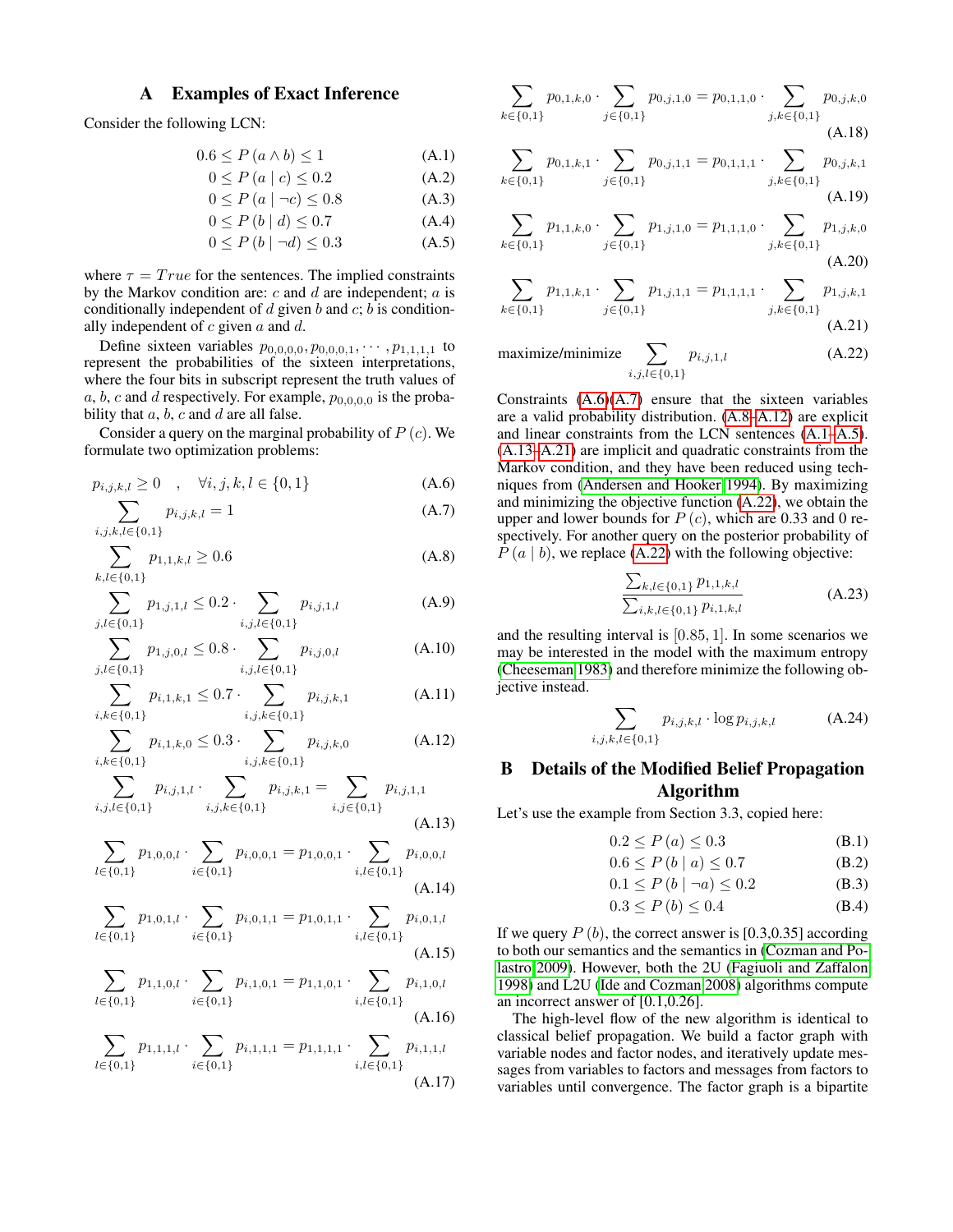graph with variable nodes, which represent atomic formulas, and factor nodes, each of which represents one or more sentences in the LCN. Sentences that involve the same set of atomic formulas are grouped into one factor. For exam-ple, an LCN by [\(B.1](#page-8-9)[–B.4\)](#page-8-10) has three factors:  $f_1$  is [\(B.1\)](#page-8-9),  $f_2$ is [\(B.2\)](#page-8-11)[\(B.3\)](#page-8-12), and  $f_3$  is [\(B.4\)](#page-8-10).

Let  $v$  denote a variable node. Let  $f$  denote a factor node. Let  $N(\cdot)$  denote the neighbors of a node. A message is an interval [l, u] where  $0 \le l \le u \le 1$ . Let  $[l_{v \to f}, u_{v \to f}]$  denote the message from v to f and  $[l_{f\rightarrow v}, u_{f\rightarrow v}]$  from f to v. If a variable node has degree one, it sends a message of  $[0, 1]$  to its only factor neighbor. If the degree of v is more than one, it sends the following message to neighbor  $f$ :

$$
l_{v \to f} = \max_{f' \in N(v) \setminus \{f\}} l_{f' \to v}
$$
 (B.5)

$$
u_{v \to f} = \min_{f' \in N(v) \setminus \{f\}} u_{f' \to v}
$$
 (B.6)

A factor node  $f$  computes its message to neighbor  $v$  by solving a local constraint program, which is composed of:

- Sentences of factor  $f$ ;
- $l_{v' \to f} \leq P(v') \leq u_{v' \to f}, \forall v' \in N(f) \setminus \{v\};$
- Quadratic constraints that the variables in  $N(f)\setminus\{v\}$  are independent of each other.

The objective function is  $P(v)$ , and the message  $l_{f\rightarrow v}$  and  $u_{f\rightarrow v}$  are the results of minimizing and maximizing the objective with the local constraint program.

In the example, the constraint program to update  $l_{f_2 \rightarrow b}$ and  $u_{f_2\to b}$  is:

$$
0.6 \le P(b \mid a) \le 0.7
$$
  
\n
$$
0.1 \le P(b \mid \neg a) \le 0.2
$$
  
\n
$$
l_{a \to f_2} \le P(a) \le u_{a \to f_2}
$$
  
\nminimize /maximize P(b)

For another example, suppose factor  $f$  is one sentence of  $0.3 \leq P(c \wedge (d \vee e)) \leq 0.4$ , and its constraint program to update  $l_{f\rightarrow d}$  and  $u_{f\rightarrow d}$  would be:

$$
0.3 \le P(c \land (d \lor e)) \le 0.4
$$
  
\n
$$
l_{c \to f} \le P(c) \le u_{c \to f}
$$
  
\n
$$
l_{e \to f} \le P(e) \le u_{e \to f}
$$
  
\n
$$
P(c \land e) = P(c) \cdot P(e)
$$
  
\nminimize/maximize P(d)

All *l*'s are initialized to 0 and  $u$ 's initialized to 1, and the messages are updated until convergence. Intuitively, the role of factor nodes is to solve local constraint programs, and the role of variable nodes is to tighten the bounds. The independence assumptions in the local constraint programs is a mechanism to approximate Markov condition, and the same approach is used in classical belief propagation. There is a notable relation to the LNN inference algorithm [\(Riegel](#page-7-18) [et al. 2020\)](#page-7-18), which also iteratively tightens bounds. There is also a relation to the IPE algorithm [\(Ide and Cozman 2008\)](#page-7-29): IPE cut out a number of polytree subgraphs, solve each subgraph, and then choose tightest bounds from the subgraphs; the new algorithm implicitly enumerates an exponential number of subgraphs and chooses one subgraph for

each  $l$  or  $u$  that computes the tightest bound. The algorithm guarantees correctness on polytree Bayesian and credal networks, with and without additional marginal probability sentences that break the unique-assessment assumption. In general, however, there is no guarantee on correctness; this is the same as classical belief propagation.

Finally, let's make sure that the modified algorithm solves the example correctly. The following are the messages at convergence.

> $l_{f_1\to a} = 0.2$ ,  $u_{f_1\to a} = 0.3$  $l_{a\to f_1} = 0.2$ ,  $u_{a\to f_1} = 0.6$  $l_{a\to f_2} = 0.2$ ,  $u_{a\to f_2} = 0.3$  $l_{f_2\to a} = 0.2$ ,  $u_{f_2\to a} = 0.6$  $l_{f_2\to b} = 0.2$ ,  $u_{f_2\to b} = 0.35$  $l_{b\to f_2} = 0.3$ ,  $u_{b\to f_2} = 0.4$  $l_{b\to f_3} = 0.2$ ,  $u_{b\to f_3} = 0.35$  $l_{f_3\to b} = 0.3$ ,  $u_{f_3\to b} = 0.4$

Therefore, we get the correct lower and upper bounds for  $P(b)$ :

$$
l_b = \max(l_{f_2 \to b}, l_{f_3 \to b}) = \max(0.2, 0.3) = 0.3
$$
  

$$
u_b = \min(u_{f_2 \to b}, u_{f_3 \to b}) = \min(0.35, 0.4) = 0.35
$$

### C Details of the Mastermind Experiments

Algorithm [C.1](#page-9-0) specifies how the puzzles are generated. The reason that we run Knuth's algorithm three times is to obtain a longer board and thereby reduce the number of MAP ties that have the same posterior probabilities. With three, most of the puzzles have a single MAP code to be used as the ground truth. In the case that there are multiple MAP codes, we consider an inference algorithm correct if it guesses any one of them.

<span id="page-9-0"></span>Algorithm C.1: Generate a Mastermind puzzle.

- 1: Sample a hidden code from uniform distribution.
- 2: Sample each  $P(l_i)$  uniformly from [0.3,0.7].
- 3: Run Knuth's algorithm 3 times until success or contradiction. Each  $l_i$  is sampled according to  $P(l_i)$  from step 2. If  $l_i$  = True, uniformly sample a feedback from possible lies.
- 4: If the hidden code is guessed in any of the 3 runs, exit.
- 5: Save the board as a puzzle.
- 6: Compute the exact MAP as the ground truth.

Figure [C.1](#page-10-0) illustrates one puzzle generated by Algorithm [C.1.](#page-9-0) Each row has two parts: the first is a guess by Knuth's algorithm, which is composed of 4 colored pegs out of six possible colors, the second part is the feedback which may or may not be a lie.

In addition to puzzles, we also need to generate knowledge as in (23-25) and alike. As shown, the formulas are AND/OR of two consecutive  $l_i$ 's, and they alternate between AND and OR. Note that we could replace them with arbitrary formulas. For each formula, we first compute the exact point probability p based on the  $P(l_i)$  values from step 2